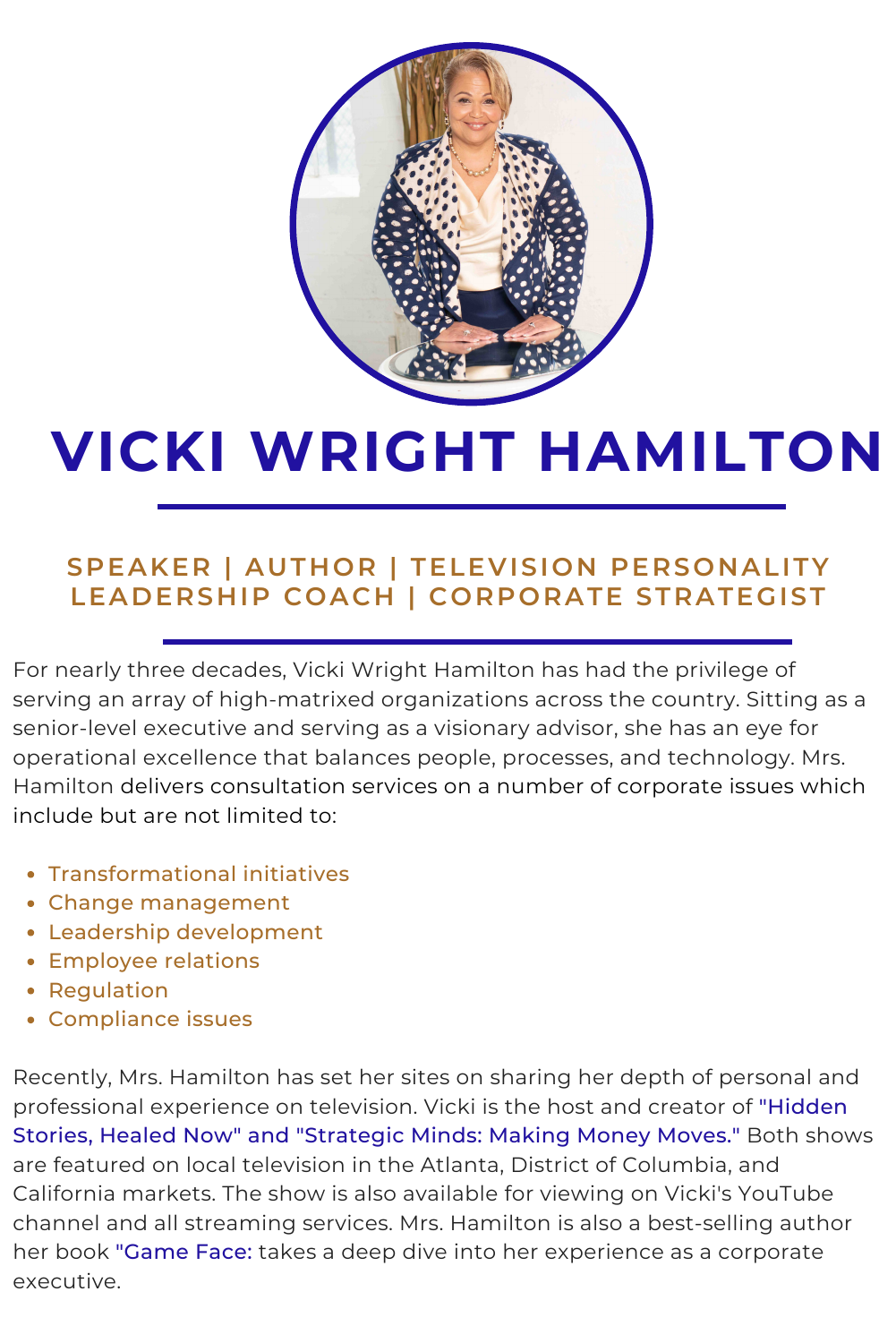Mrs. Hamilton has helped technology companies conceptualize, design, and execute innovative technology plans which have yielded a minimum ROI of \$20M+. Her area of specialty encompasses strategic development and execution of innovations for technology companies across multiple disciplines. She partners with executive leadership to develop a broad range of organizational improvements through risk mitigation, cost management, and training and development.

Mrs. Hamilton is a sought-after keynote speaker. She shares her signature strategies and experiences with thousands each year speaking across the country on various platforms.

## Speaking topics include:

- Organizational Change Management
- The Power of Inclusion
- Game Face: Managing Your Authentic Self at Work (based on her book)
- Talent Today. Liability Tomorrow (Multigenerational Workforces)
- Leadership Development
- Fostering Strong Employee Relationships
- Corporate Culture & Communication

Vicki prides herself on having the natural gift of advancing technology organizations by working with their current management to develop a specific strategic plan of action to execute and achieve their goals. Mrs. Hamilton is a change management expert with a solid track record of changing lives and taking organizations to another level. Simply put, she works with technology organizations that need a proven strategic advisor to join their executive team to help bring clarity to their goals, develop a strategic plan of action so they can execute to achieve their company's strategic vision.

**Vicki has been honored to serve some of the world's largest brands. Here are a few of the brands that Vicki has consulted with:**